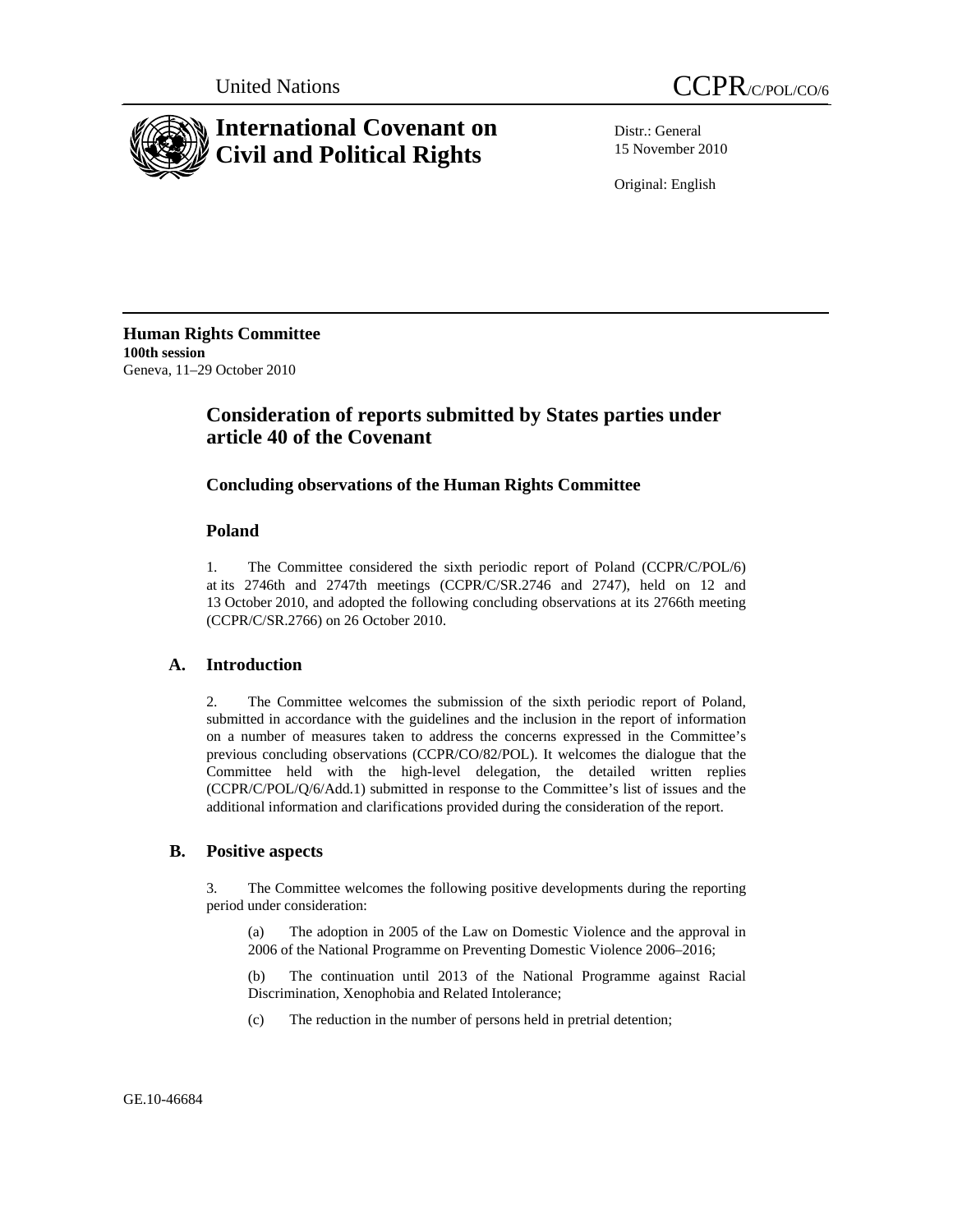(d) The amendment to the Penal Code in September 2010 to include a definition of trafficking in human beings; and

(e) The adoption in 2005 of the Law on National and Ethnic Minorities and on the Regional Language.

#### **C. Principal subjects of concern and recommendations**

4. The Committee is concerned that the definition of a terrorist crime, as laid down in article 115 of the Penal Code, is broad and does not adequately define the nature and consequences of the acts (art. 2).

**The State party should ensure that the Penal Code not only defines terrorist crimes in terms of their purpose, but also narrowly defines the nature of those acts.** 

5. The Committee is concerned that the Law on Equal Treatment is not exhaustive and does not cover discrimination based on sexual orientation, disability, religion or age in the fields of education, health care, social protection and housing (art. 2).

**The State party should further amend the Law on Equal Treatment so that the issue of discrimination based on all grounds and in all areas is adequately covered.** 

6. The Committee is concerned about a significant rise in cases of racial hatred filed with law enforcement agencies, but notes with regret the reportedly low investigation and prosecution rate. The Committee also remains concerned about persistent manifestations of anti-Semitism, including physical attacks, desecration of Jewish cemeteries and the dissemination of anti-Semitic propaganda through the Internet and print media, despite numerous measures taken by the State party (art. 2).

**The State party should step up efforts to promote tolerance and combat prejudice, particularly within the National Programme against Racial Discrimination, Xenophobia and Related Intolerance, which was extended until 2013. It should pay particular attention to the monitoring of the impact of the previous and current national programmes. The State party is furthermore requested to include in its next periodic report detailed information on the number of investigations carried out into incidences and manifestations of anti-Semitism, as well as prosecutions instigated and sentences passed in each case.** 

7. The Committee remains concerned about the continued social marginalization and discrimination faced by members of the Roma minority, especially in the fields of education, employment and housing (arts. 2, 26 and 27).

**The State party should continue to take all necessary measures to ensure the practical enjoyment by the Roma of their rights under the Covenant by implementing and reinforcing effective measures to prevent and address discrimination and the serious social and economic situation of the Roma.** 

8. The Committee notes with concern a significant rise in manifestations of hate speech and intolerance directed at lesbian, gay, bisexual and transgender people and, since 2005, in the number of cases based on sexual orientation filed with the Ombudsman. The Committee also regrets the absence of the provision in the Penal Code of hate speech and hate crimes based on sexual orientation or gender identity as punishable offences (art. 2).

**The State party should ensure that all allegations of attacks and threats against individuals targeted because of their sexual orientation or gender identity are thoroughly investigated. It should also: legally prohibit discrimination on the**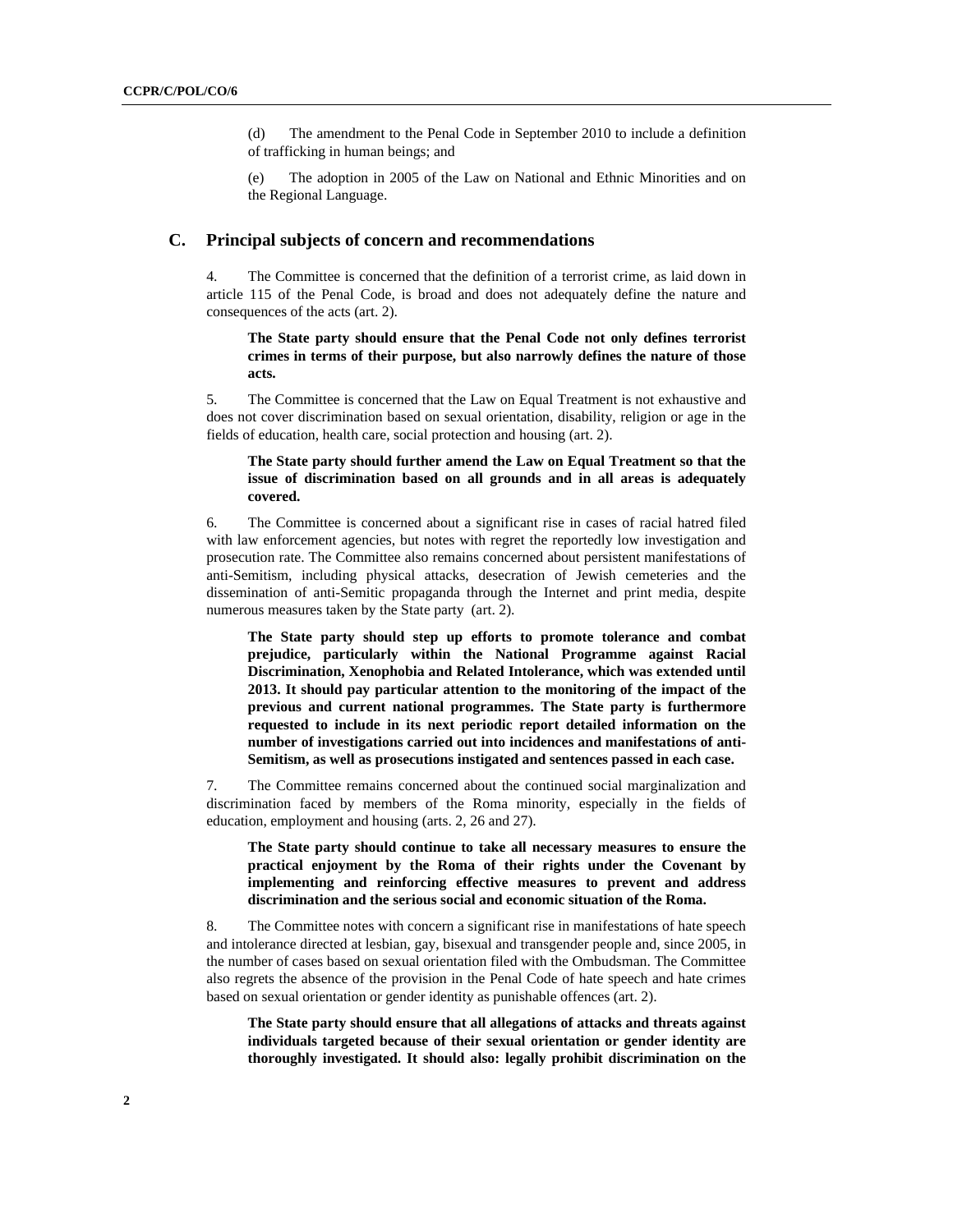**grounds of sexual orientation or gender identity; amend the Penal Code to define hate speech and hate crimes based on sexual orientation or gender identity among the categories of punishable offences; and intensify awarenessraising activities aimed at the police force and wider public.** 

9. While the Committee welcomes efforts to increase the proportion of women in the public and private sector, it remains concerned about the continued underrepresentation of women in senior positions in the public and political sphere, in particular in Parliament, Government administration, the judiciary, civil service, academia, police and prison service. The Committee remains concerned about the unequal remuneration between men and women in senior-level management positions. Finally, it regrets the abolition in 2005 of the Office of the Government Plenipotentiary for the Equality of Men and Women (art. 3).

**The State party should intensify its efforts to achieve equitable representation of women in Parliament and at the highest levels of the Government, judiciary, public service, academia, police force and prison service, within specific and urgent time frames. It should also ensure that women enjoy equal pay for work of equal value, especially in senior management positions. Finally, the State party should reinstitute the Office of the Government Plenipotentiary for Equality of Men and Women as an independent national equality body.** 

10. The Committee expresses its concern about: (a) the continued problem of domestic violence; (b) the high percentage of dismissals of domestic violence cases at the prosecution level; (c) lengthy prosecution procedures, preventing victims from filing a case and increasing the vulnerability of victims; and (d) an insufficient number of specialist support centres for victims of domestic violence. It also notes that, although the law provides for restraining orders against perpetrators, police do not have the authority to issue immediate restraining orders at the scene of an alleged crime (art. 3).

**The State party should amend the Law on Domestic Violence to empower police officers to issue immediate restraining orders at the scene. It should incorporate domestic violence issues into the standard training offered to law enforcement and judicial officials. It should ensure that victims of domestic violence have access to assistance, including legal and psychological counselling, medical help and shelter.** 

11. The Committee notes that, on 21 March 2000, the State party signed the Second Optional Protocol to the International Covenant on Civil and Political Rights, aiming at the abolition of the death penalty, but that it has not yet ratified it (art. 6).

#### **The State party is invited to ratify the Second Optional Protocol to the International Covenant on Civil and Political Rights, aiming at the abolition of the death penalty.**

12. The Committee is concerned that, in practice, many women are denied access to reproductive health services, including contraception counselling, prenatal testing and lawful interruption of pregnancy. It notes with concern that procedural safeguards contained in article 39 of the Act of 5 December 1996 on the Medical Profession ("conscience clause") are often inappropriately applied. It also notes with concern that illegal abortions are reportedly very common (with estimates of 150,000 illegal abortions per year), that unsafe abortions have, in some cases, caused women's deaths and that those aiding or abetting abortions (such as husbands or parents) have been convicted. It finally notes with concern that a medical commission's decision on a complaint relating to a dissenting medical opinion about an abortion can be unduly delayed because of the 30-day response deadline (art. 6).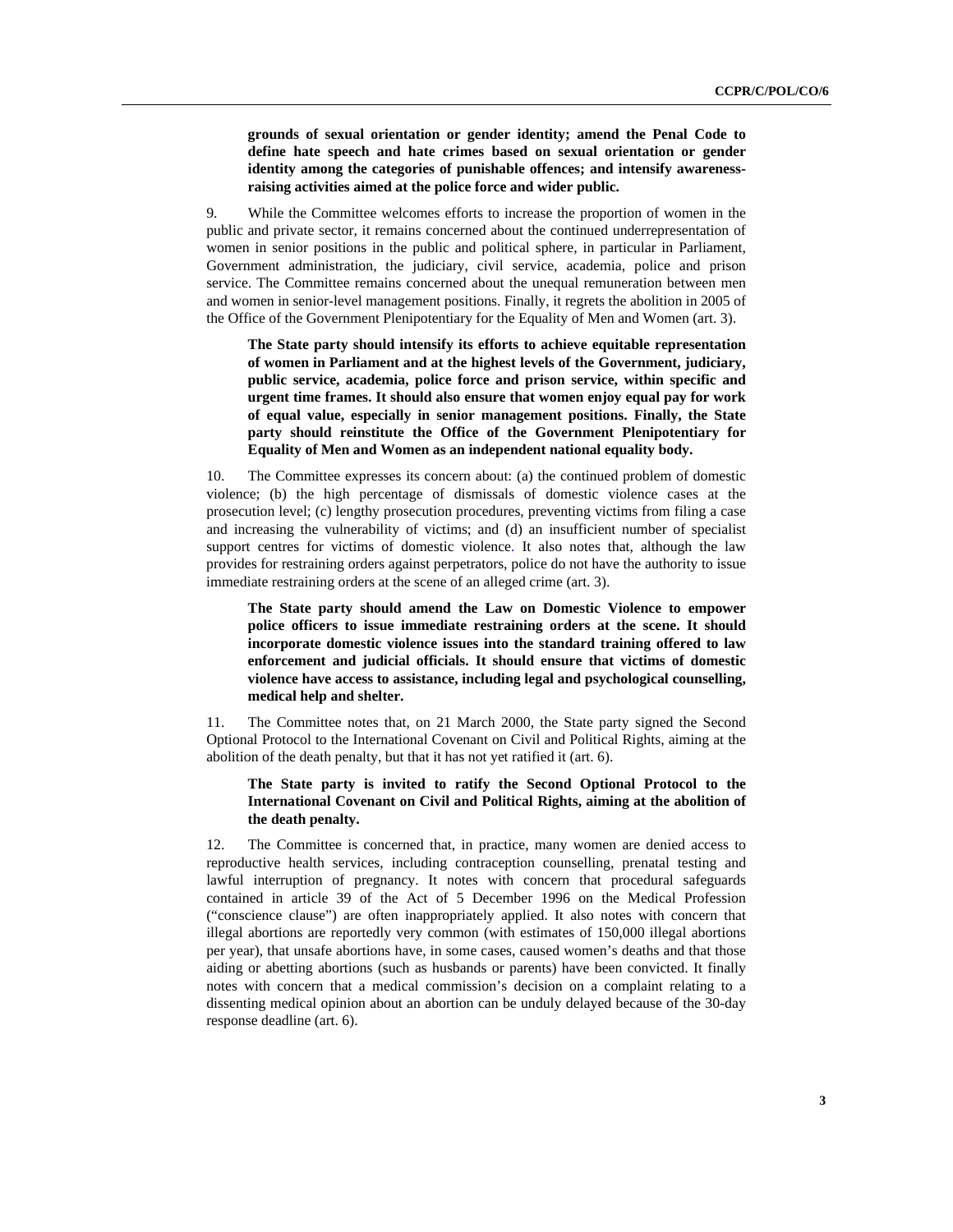**The State party should urgently review the effects of the restrictive antiabortion law on women. It should conduct research into and provide statistics on the use of illegal abortion. It should introduce regulations to prohibit the improper use and performance of the "conscience clause" by the medical profession. The State party should also drastically reduce medical commissions' response deadline in cases related to abortions. Finally, the State party should strengthen measures aimed at the prevention of unwanted pregnancies by inter alia making a comprehensive range of contraceptives widely available at an affordable price and including them on the list of subsidized medicines.** 

13. The Committee is concerned about reports of excessive use of force by law enforcement officials and a rise in the number of investigations of misconduct. The Committee notes, however, that incidents of police violence are not always reported owing to victims' fear of being prosecuted themselves. It also notes with concern that complaints of persons placed in correctional facilities and detention centres are handled by units of the prison service, who examine the formal criteria relating to the justifiability of the complaints and the overall circumstances connected with the event described in the complaint (art. 7).

**The State party should intensify its efforts to eradicate cases of police misconduct, through, inter alia, training and the thorough and impartial investigation and prosecution of those responsible. It should also establish a competent, independent and impartial body to investigate police misbehaviour, providing for the possibility of complainants (or their agents) to submit a complaint directly and confidentially to this body.** 

14. The Committee is concerned that the Criminal Code does not contain a legislative provision protecting victims of trafficking from being prosecuted, detained or punished for the illegality of their entry or residence or for the activities in which they are involved as a direct consequence of their situation as trafficked persons (art. 8).

**The State party should include in its Criminal Code a provision protecting victims of trafficking from prosecution, detention or punishment for activities they were involved in as a direct consequence of their situation as trafficked persons. The State party should furthermore take measures, including legislative, to ensure that a trafficked victim's protection is not made conditional upon the person's cooperation in legal proceedings.** 

15. The Committee is concerned that a secret detention centre reportedly existed at Stare Kiejkuty, a military base located near Szymany airport, and that renditions of suspects allegedly took place to and from that airport between 2003 and 2005. It notes with concern that the investigation conducted by the Fifth Department for Organized Crime and Corruption of the Appellate Prosecution Authority in Warsaw has not yet been concluded (arts. 2, 7 and 9).

**The State party should initiate a prompt, thorough, independent and effective inquiry, with full investigative powers to require the attendance of persons and the production of documents, to investigate allegations of the involvement of Polish officials in renditions and secret detentions and to hold those found guilty accountable, including through the criminal justice system. It should make the findings of the investigation public.** 

16. Despite the decrease in the number of persons in pretrial detention, the Committee is concerned that the length of pretrial detention can last up to two years, as specified in the Code of Criminal Procedure, contributing to the problem of overcrowding. It also notes with concern that, in practice, the two-year limit continues to be exceeded and that the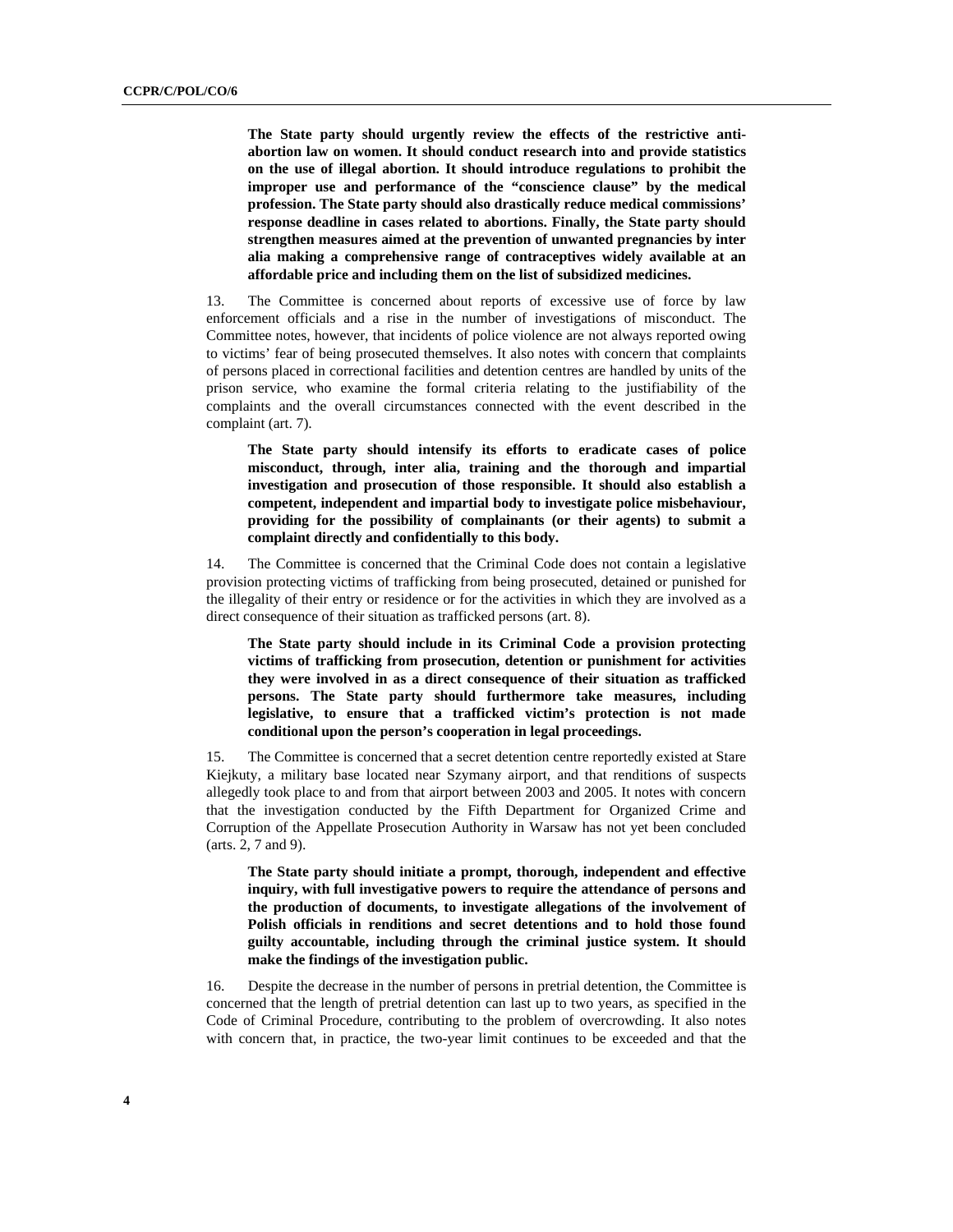number of complaints of violations of the right to a fair trial within a reasonable time has significantly increased in 2009 compared to 2008 (art. 9).

**The State party should take additional effective legal and other measures to reduce the period of pretrial detention, in full compliance with article 9, paragraphs 3 and 5, of the Covenant, and ensure that it is only used as an exceptional measure for a limited period of time. The State party should consider a maximum, non-extendible term of pre-trial detention, and intensify the use of alternative measures to pretrial detention.** 

17. The Committee is concerned that overcrowding in detention centres and prisons continues to be a problem (art. 10).

**The State party should take urgent measures to address overcrowding in detention centres and prisons, including through increased resort to alternative forms of punishment, such as electronic monitoring and parole, and reduce the use of pretrial detention.** 

18. The Committee is concerned about the absence of specific laws concerning the detention of foreigners after the deadline for their expulsion and that some have been detained in transit zones beyond the deadline of their expulsion without a court order. It also notes with concern reports of inadequate medical assistance in some detention centres for asylum-seekers, as well as of poor conditions in transit zones and deportation detention centres where foreign nationals awaiting deportation are held. Finally, the Committee is concerned about reports that detained foreigners are often unable to learn about their rights, as boards containing such information are often displayed only in offices and interrogation rooms and only in Polish, and some interpreters are not sufficiently qualified to translate (art. 12 and 14).

**The State party should take measures to ensure that the detention of foreigners in transit zones is not excessively protracted and that, if the detention is to be extended, the decision is adopted by a court. The State party should ensure that the regime, services and material conditions in all deportation detention centres are in conformity with minimum international standards. Finally, the State party should ensure that detained foreigners have easy access to information on their rights, in a language they can understand, even if this requires the provision of a qualified interpreter.** 

19. The Committee is concerned about reports of poor administration and inadequate staffing of the court system and a continuing backlog of cases, the high cost of legal action and the level of compensation in cases of undue delay. It is also concerned that court orders are frequently not, or belatedly, implemented and are poorly enforced (art. 14).

**The State party should urgently improve the functioning of the judicial system, including through increasing the number of qualified and professionally trained judicial personnel, and training judges and court staff in efficient casemanagement techniques. It should also ensure that adequate compensation is awarded in cases related to lengthy proceedings.** 

20. The Committee reiterates its concern that persons detained cannot enjoy their right to legal aid from the beginning of their detention. It notes with concern that prosecutors, or a person authorized by the prosecutor, are allowed to be present at meetings between a suspect and his/her counsel, and that prosecutors can order that a suspect's correspondence with counsel be inspected. The Committee notes with concern that correspondence between a detained suspect and his/her counsel is routed through the administration of the pretrial detention centre, resulting in some cases in a delivery time of between four and six weeks (art. 14).